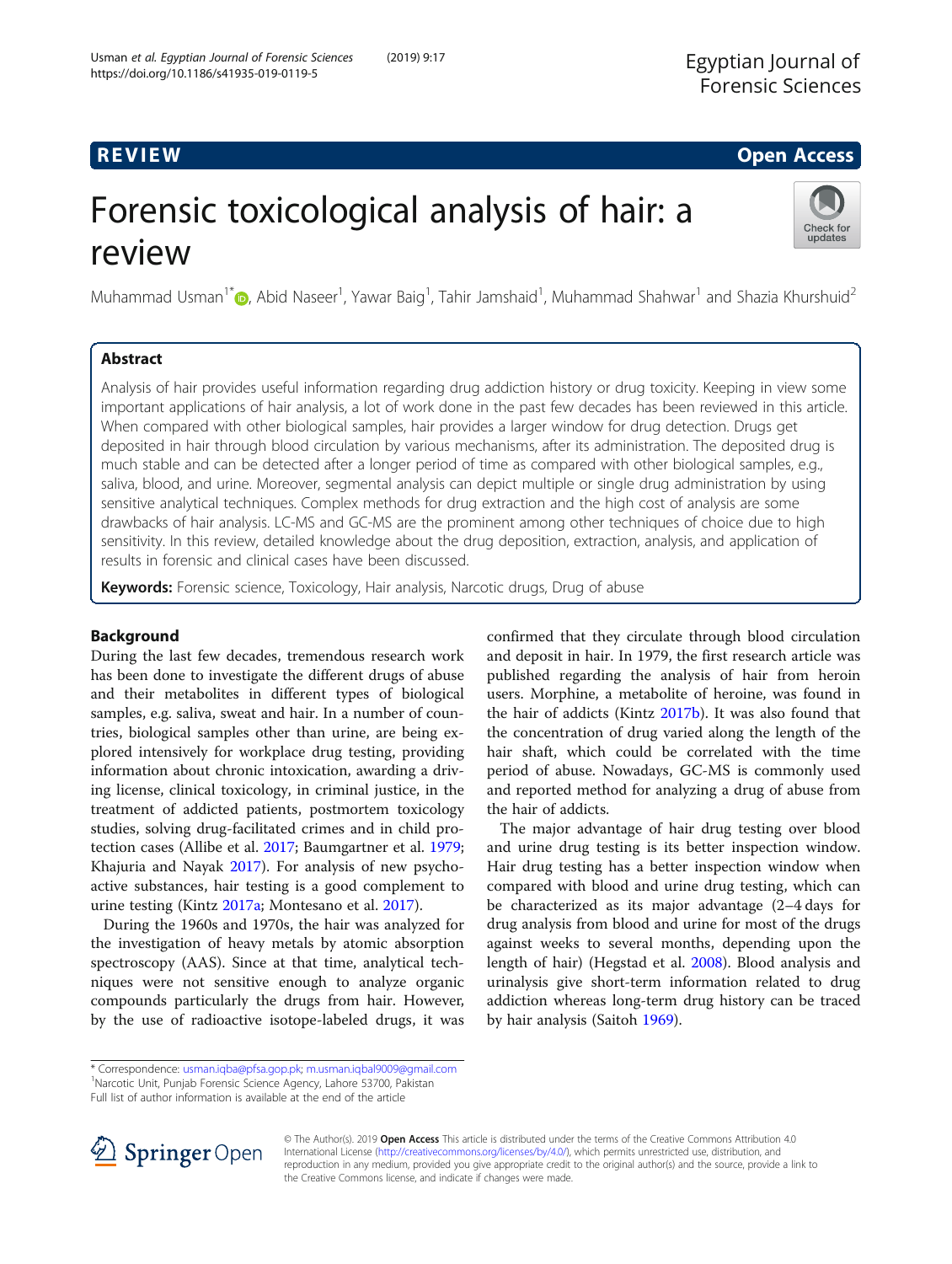# Main text

#### Structure and types of hair

Hair is mainly composed of protein, which may range from 65 to 95% (keratin), lipids 1–9%, 15–35% water, and less than 1% minerals (Kintz [2017b](#page-9-0)). Its texture, color, and composition vary from person to person. Different types of minerals accumulated in the hair may range from 0.25 to 0.95%. About 5 million hair follicles are present in an adult. Out of these 5 million hair follicles, approximately 1 million are found in the head. Hair follicles are rooted 3–4-mm deep in the skin, in the epidermis of epithelium (Mangin [1996\)](#page-10-0). The total hair length covers its bulb rooted in the follicle through the shaft and ends at its tip. The shaft is comprised of three layers, i.e., cuticle, cortex, and medulla. Cuticle has some ability to maintain its structural features for a longer period of time and also have some resistance to chemical decomposition. Cortex is the second layer lying under the protective covering of cuticle. The cortex derives its major forensic importance from the fact that it is embedded with the pigment granules, which gives hair its characteristic color. The color, shape, and distribution of these granules provide important points of comparison among the hairs of different individuals. The medulla is a collection of cells that looks like a central canal running through the hair. In many animals, this canal is a predominant feature, occupying more than half of the hair diameter. The presence and appearance of medulla vary from individual to individual and even among the hairs of the same individual. Medullae may be classified as continuous, interrupted, fragmented, or absent. Human head hairs generally exhibit no medullae or have fragmented ones and they rarely show continuous medullation (Kronstrand et al. [1999](#page-10-0)).

There are different types of hairs that can be used as a substitute for drug analysis when there are no scalp hair, e.g., axillary (armpit), pubic hair, and arm hair. A number of studies have been performed to find out the differences in concentrations of drug in various types of hairs from the same individual. When the concentration levels of morphine, methadone, phenobarbital, and cocaine were compared in different types of hairs, the highest level of drug quantity was found in axillary hair and lowest one was found in the scalp hair. In another study, the concentration of morphine was determined in different hair types: 0.4–24.2 ng/mg was found in axillary hair, 0.6–27.1 ng/mg in scalp hair, and 0.8–1.34 ng/mg in pubic hair. The remarkable differences in concentration of drug are due to the improved blood supply, telogen-anagen ratio, difference in growth rate, and different numbers of apocrine gland. Different types of hairs grow at different rates, e.g., pubic hair 0.3 mm/day and axillary hair 0.4 mm/day. The growth rate of beard hair is 0.27 mm/day, and it is thought to be the appropriate choice for drug analysis. Beard hair can be collected daily for investigation of the rate of drug deposition (Cone et al. [1991](#page-9-0)).

# Growth of hair

Human hair grows in three developmental stages. The shape and size of the hair root are determined by the growth phase in which the hair happens to be. The three phases of hair growth are the anagen, catagen, and telogen phases. The anagen phase may last up to 6years. During this phase, the root remains attached to the follicle for continued growth, giving the root bulb a flame-shaped appearance. The catagen phase may proceed from 2 to 3 weeks. During this phase, hair continues to grow but at a retarded growth rate. In the catagen phase, roots acquire an elongated appearance as the root bulb shrinks and are pushed out of the hair follicle. Once the hair growth stops, the telogen phase begins and the root takes on a club-shaped appearance. By the next 2 to 6 months, the hair is pushed out of the follicle, causing the hair to shed off naturally (Baumgartner et al. [1989](#page-8-0)) (Khajuria et al. [2018](#page-9-0)).

The growth of hair does not remain continuous throughout the course. It is a cyclic process in which hair growth phase alternates with dormant or no growth phase. The actively growing follicles are in the anagen phase. The head hairs grow at a rate of 0.6–1.42 cm/ month or 0.22–0.52 mm/day. The rate of growth of hair depends on location and type of hair. After the growth phase, the hair follicle enters in catagen phase. In this phase, the hair shaft stops growing and shed off (Cartmell et al. [1991;](#page-9-0) Kintz [2017b](#page-9-0)).

#### Mechanisms of drug incorporation

The simple passive transfer is the simplest model that explains the deposition of a drug into the hair. According to this model, drugs incorporate in the hair by the passive diffusion from the growing cells in hair root, and when the keratogenesis occur, the drug is transferred to the hair shaft in a tightly bound form. The deposition of drug in the hair depends on the concentration of drug in blood if the rate of hair growth is constant. This model describes that segmental analysis of hair can predict the presence of the drug in the blood for a specific time interval.

Complex multi-compartment model is another model describing the drug deposition mechanism in hairs. This model is more accepted than the previous one. According to it, the drugs incorporate into the hair in three different ways.

Through blood circulation during hair formation Through sweat and sebum gland after the formation of hair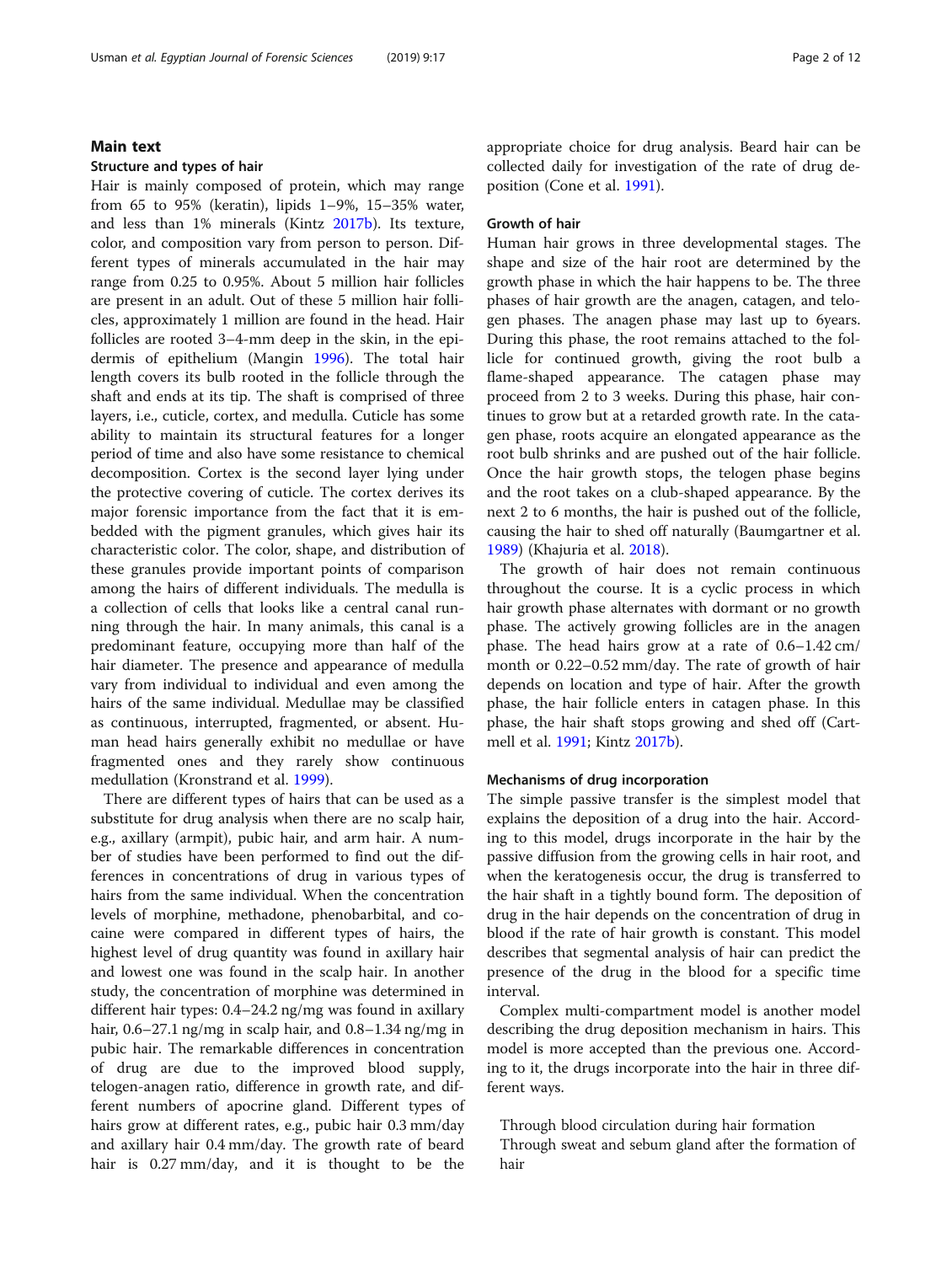Through the external environment after the formation of hair

Several studies support this concept that drug incorporates into the hair after its formation. The drug which is deposited after the formation of the hair is loosely bound and can be removed easily by washing (Cirimele et al. [1995](#page-9-0)).

Intradermal transfer of lipid soluble drug is another possible way of drug incorporation in the hair. Cocaine and its metabolites are accumulated into the skin layers and subsequently into the hair by this mechanism (Sachs and Kintz [1998\)](#page-10-0). Among all the models, the multi-compartment model is the best to explain the drug incorporation into the hair. Still, there are many areas which are to be investigated, e.g., exact mechanism and factors affecting the deposition of drug in hair. (Franceschin et al. [1987;](#page-9-0) Pragst and Balikova [2006\)](#page-10-0) (Khajuria et al. [2018\)](#page-9-0). It is important to note that the nature of substance/drug being incorporated, i.e., its structure and chemical properties as well as physiological/physical characteristics of individual strongly affect the dominant mechanism of drug deposition. Comparison of hair drug analysis of Caucasian and African American showed no difference (Huestis et al. [2007](#page-9-0)). Villain found that drug deposition due to contamination cannot take place in the hair, even if a person is working daily in a controlled drug environment with minimal hygiene and cautions (Villain et al. [2010\)](#page-11-0).

The linkage between hair pigmentation and the concentration of drug deposited can be revealed by the fact that white hairs have the least concentration of drug as compared with black hairs, having the highest drug concentration. DeLauder investigated the binding of the drug with hair using fluorescence microscopy and found that negatively charged drugs, e.g., THC-COOH, do not incorporate freely into the hair. The preferential attachment of the drug to hair is due to the electrostatic forces of attractions between hair and drug of abuse.

#### Stability of deposited drug

The drug incorporated in the hair is very much stable in favorable conditions, e.g., ambient temperature and dry atmosphere. Opiates were detected in hair shaft of Victorian poet John Keats. The analysis of the hair was performed 167 years after the death of John Keats (Jeger et al. [1991](#page-9-0)). The scalps were tested positive for benzoylecgonine in the hairs of eight Peruvian and Chilean mummies of ages of 2000BC to 1500AD (Khajuria et al. [2018](#page-9-0)). In a study, hair samples from the de-addiction center were collected and analyzed to check the stability of drugs in the hairs. Hair samples were analyzed after 90 days of drug abuse and quantified positively. It showed that drugs are quite stable and have long detection time (Khajuria and Nayak [2013](#page-9-0)).

Although drugs are very much stable in the hair, some cosmetic treatments may damage the hair and pre-deposited drugs as well. The hair cuticle damage continuously due to many factors, e.g., sunlight, weather, pollution and cosmetic treatments, dyeing, waving, relaxing, and shampooing. As a result of research, it was found that there is no significant effect of shampooing on the drug deposited in the hair (Kintz et al. [1995b](#page-9-0)). In comparison with the original concentration of drug in the hair, 50–80% of drug concentration reduces dramatically due to cosmetic treatments. The cosmetic products include strong bases, which damage hair, reduce drug contents, and affect the stability of the drug (Kalasinsky et al. [1994\)](#page-9-0).

# Dose concentration relationship

The dose of the abused drug and its concentration in the hair is still an under research topic. The chronic abusers take different amounts of drugs in daily routine. So, huge data related to individual differences is needed to determine the dose and concentration relationship (Kintz et al. [2000a\)](#page-9-0). Fragile relationship between dose and concentration can be expounded by the following:

- Dose of the drug is uncertain
- Percentage purity of abused drug is unknown
- Deposition of the drug in the hair also vary from person to person

It is thought that possibly the genetic effect related to melanin concentration and porosity may be related to drug concentration in the hair (Khajuria et al. [2018\)](#page-9-0).

# Collection of hair specimen

There is no standard method for the collection of a hair sample from addicted patients or from victims for forensic analysis. The hair samples are collected randomly from different body parts. Vertex posterior (back of the head) is the best area for sample collection (Kintz [2017b](#page-9-0)), due to the following:

- Most of the hairs exist in the same growth phase
- The growth rate of most of the hairs is also the same in this region
- Less influence of age and sex

Hair is cut from near the scalp surface; location of hair is also noted. The hairs are stored in an envelope, aluminum foil, or a plastic zip lock bag and stored at ambient temperature. The amount of hair sample taken depends on the drug to be tested. Also, it depends on the laboratory in which drug testing is going to be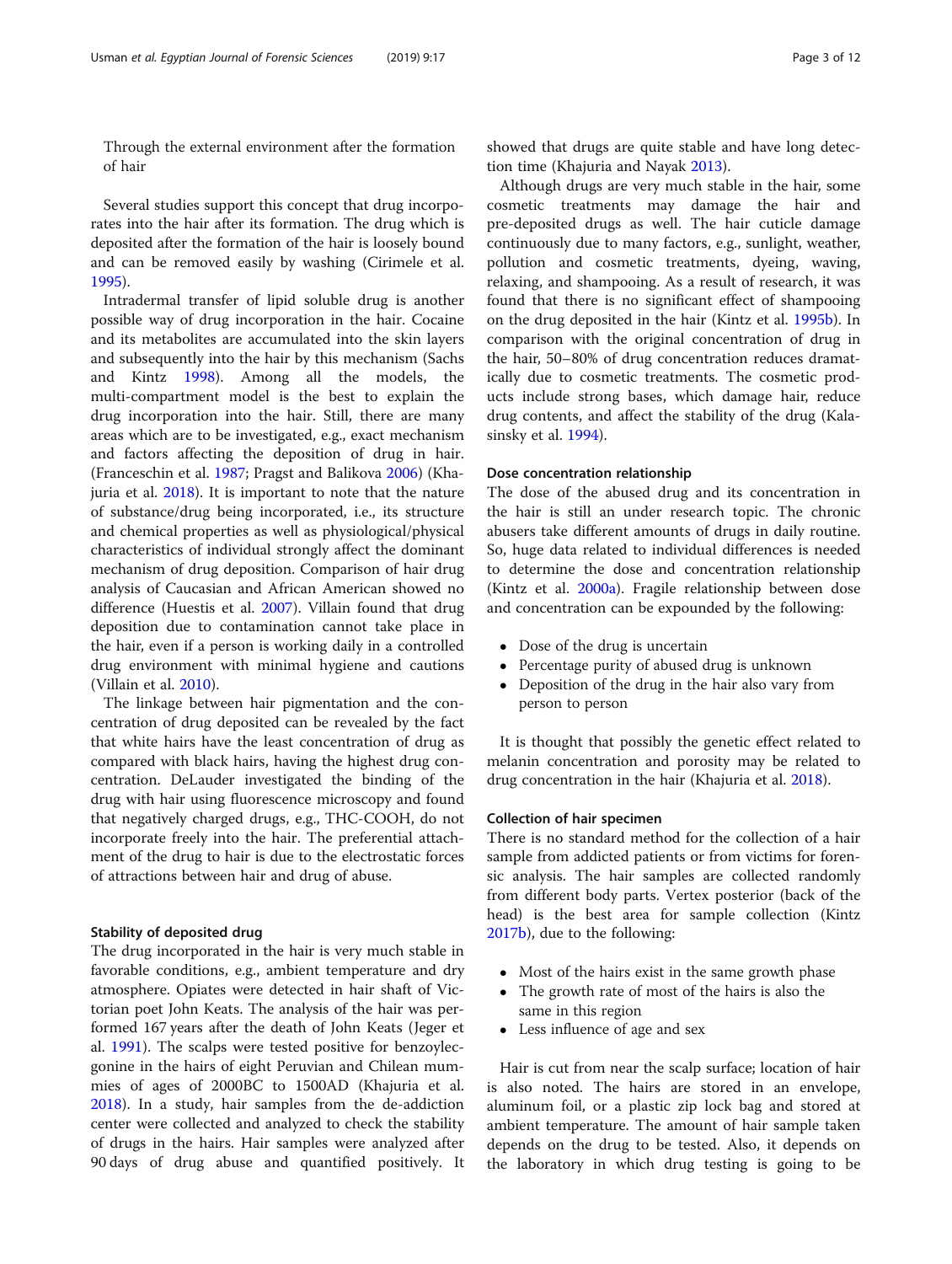carried out because different labs have different methods of extraction and analysis. The sample size mentioned in most of the research literature ranges from 200 mg to a single hair, but the hair should be cut as closely to the scalp as possible. Hair shaft of about 3 cm of length is taken, when segmental analysis of hair is to be performed. Length of 1 cm corresponds to 1-month growth

(Cooper et al. [2012](#page-9-0); Klug [1980\)](#page-10-0) (Khajuria et al. [2018\)](#page-9-0).

# Washing/decontamination procedure

Contaminants on the surface of the hair create a problem during analysis. Contaminants can be care products (hair gel), sweat, and drug contaminants from the environment, or anything else. If these contaminants are not properly removed, they can interfere with the analysis and alter the possible results (Cooper et al. [2012](#page-9-0); Moeller [1992\)](#page-10-0). Baumgartner and Hill described that false-positive results can be prohibited by the external decontamination of the hair. To remove externally bounded contaminants, washing step prior to extraction is used, but there is no uniform/standard procedure for decontamination (Blank and Kidwell [1995](#page-9-0)). The most commonly used chemicals for washing are detergents (i.e., shampoo, surgical scrubbing solutions), surfactants (0.1% sodium dodecyl sulfate), phosphate buffer (Hegstad et al. [2008](#page-9-0)), and organic solvents (i.e. acetone, diethyl ether, methanol, ethanol, dichloromethane (Mercolini et al. [2008\)](#page-10-0), hexane, pentane) (Khajuria et al. [2018](#page-9-0)). Society of Hair Testing recommends that a hair decontamination procedure should include both an organic and aqueous washing step. Studies have shown that the most effective organic solvent was methanol and the most effective aqueous solvent contained sodium dodecyl sulfate detergent (Mantinieks et al. [2018](#page-10-0)).

Most commonly single washing is used, although sometimes hairs are washed twice, to remove external contaminants as much as possible (Baumgartner et al. [1989](#page-8-0)). In hair analysis, the metabolites of drugs are analyzed, which would not exist in external contamination otherwise. Metabolites are only produced as a product in the process of metabolism (Kauert and Röhrich [1996](#page-9-0)). Metabolites are not present in the illicit drug. Their existence in the hair sample could not be due to external contamination. So, the presence of metabolites would confirm the drug intake. Several types of research demonstrated that when cannabis, crack, and heroin were smoked, the external contamination could occur (Tagliaro et al. [1997b](#page-11-0)).

#### Hair digestion procedures

It is essential that the drug should be solubilized before analysis. The process of solubilization should be set in a way that the drug and its metabolites remain intact (not lost or altered). Special care should be paid to the drugs which are chemically unstable and are lost in the extraction process. For example, 6-acetylmorphine (6-AM) is converted to morphine and cocaine is converted to benzoylecgonine (Pötsch et al. [1997\)](#page-10-0). The hair samples prior to analysis can be cut into segments or crushed in a ball mill. For dissolution, there are different preparation techniques which may involve one of the following procedures:

- Incubation in an aqueous buffer and analysis using immunological techniques, mostly radioimmunoassay (RIA).
- Incubation in an acidic or basic solution followed by liquid–liquid extraction or solid-phase extraction and analysis with chromatographic techniques.
- Incubation in an organic solvent (generally methanol with or without hydrochloric acid), liquid–liquid extraction, or solid-phase extraction and analysis with chromatographic techniques.
- Digestion in an enzymatic solution, liquid–liquid extraction, or solid-phase extraction and analysis with chromatographic techniques (Sachs and Arnold [1989\)](#page-10-0) (Khajuria et al. [2018\)](#page-9-0).

When the hair is digested by incubating in sodium hydroxide solution, the protein contents are damaged. The parameters like the temperature of incubation, time of incubation, and concentration of sodium hydroxide solution are to be set carefully. Drugs which are chemically unstable cannot be extracted by alkaline hydrolysis. Drugs like anabolic steroids (esters), benzodiazepines, cocaine, and 6-AM should not be extracted by the alkaline method because these are hydrolyzed in strong alkaline conditions. To extract 6-AM and cocaine, acid hydrolysis method should be used. In the acid hydrolysis method, the hair sample is incubated at room temperature overnight in 0.1-M HCl solution or at 120 ° C for 30 min in 0.6-M HCl solution (Cirimele et al. [1996b](#page-9-0)). The simplest extraction procedure is the organic solvent incubation method. In this method, the hairs are digested in an ultrasound bath for several hours at 45 °C using ethanol or methanol as solvent. After evaporating the organic solvent, the sample can be analyzed directly by GC-MS. By using this method, it is possible to analyze the unstable drugs like 6-AM in the hair of heroin addicts. The hair of cocaine and heroin addicts can also be processed by enzymatic digestion process. In this method, hairs are treated with a solution of pronase, arylsulfatase, proteinase K, or glucuronidase. These enzymes digest hair by acting on hair protein (keratin) without altering or destroying the concentration of drug and its metabolites (Klein et al. [2000\)](#page-10-0). Enzymatic hair digestion may show false-positive results for ELISA analysis (Barker et al. [2017\)](#page-8-0). Wang used a mixture of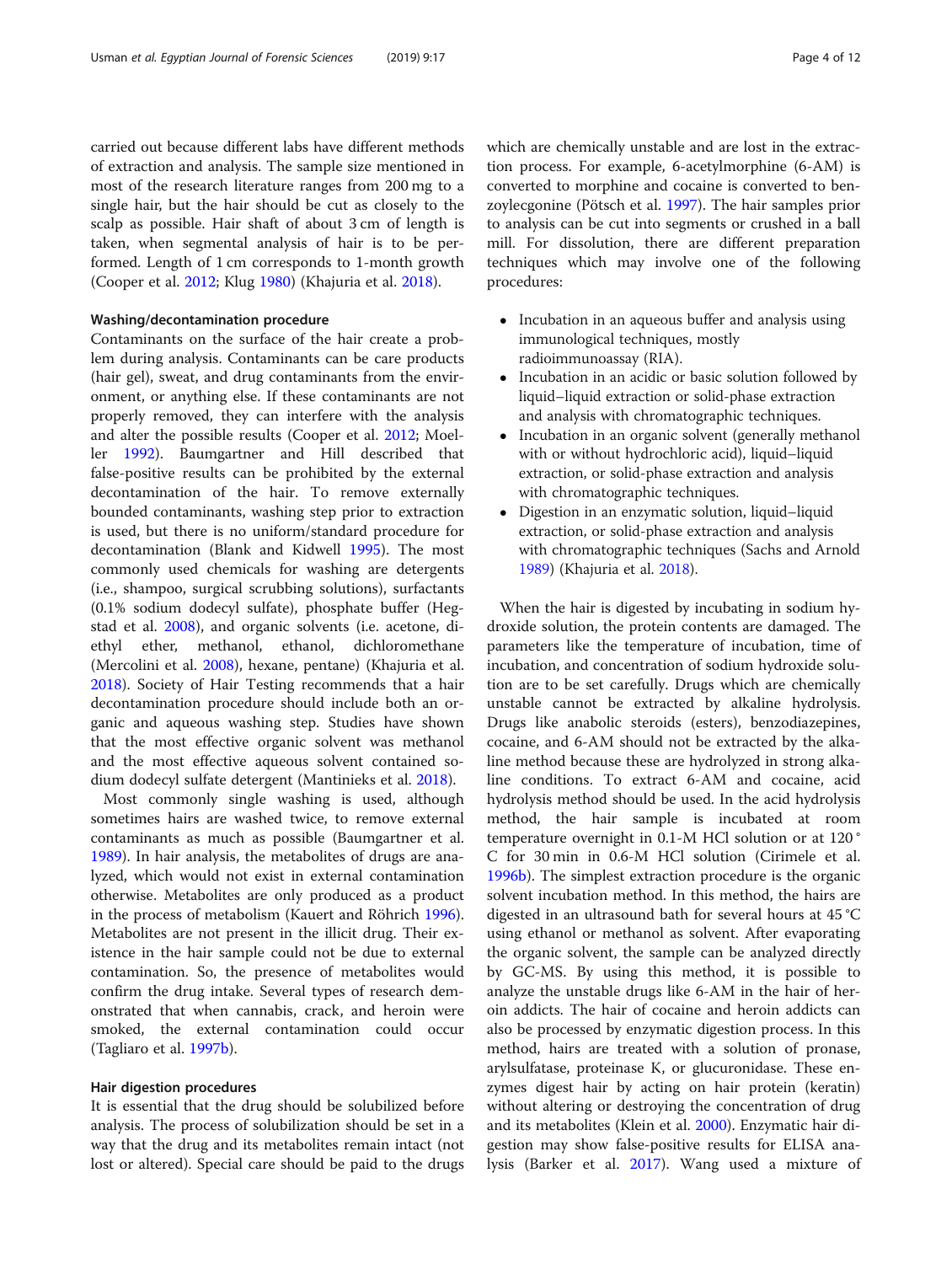methanol, acetonitrile, and ammonium formate for extraction of 116 drugs and their metabolites from hair (Wang et al. [2017](#page-11-0)).

# Drug analysis

Baumgartner analyzed morphine in the hairs of addicts to find opiate abuse history. He used RIA to check morphine in the hair (Klein et al. [2000](#page-10-0)). After the research of Baumgartner, a lot of work was done in this field. In most of these studies, RIA, GC-MS, or both of them were used. Chromatographic techniques are best to identify and quantify drugs due to high capacity for the separation of components. If some chromatographic technique is coupled with mass spectrometry than the detection window becomes broader in terms of specificity and sensitivity (Cirimele et al. [1996b\)](#page-9-0). Different types of methods used for drug analysis are given below:

#### Immunoassays

Immunological methods are used as a screening test to check the presence of drug. The extraction procedure should be compatible with the preliminary screening test, so that detergents used for washing and chemicals used for digestion do not interact with the assay. If chemical hydrolysis process is used, then the neutralization should be done after extraction. Before the addition of immunoassay, the hair matrix must be destroyed. The destruction of hair protein should be done carefully so that it may not destroy the deposited drug and its metabolites (Cirimele et al. [2000](#page-9-0)). Immunological methods are not used for quantification; these are used only to check the presence of a drug. Immunological kits are not designed for a specific drug, but to analyze a group of drugs and their metabolites (Edder et al. [1994](#page-9-0); Shearer et al. [2006](#page-10-0)). The most common method used for drug screening in hair samples is radioimmunoassay method (RIA) (Cone [1996](#page-9-0)). Initial screening test using RIA showed false-positive test to a great extent for cannabinoids, so RIA is not suitable for preliminary investigation of cannabinoids (Quintela et al. [2000\)](#page-10-0). Fluorescence polarization immunoassay (reported in 1987 for the first time) is also used for initial screening (Forman et al. [1992](#page-9-0)). Musshoff employed two commercial ELISA and immunoassay kits to find out the cut-off values for different drugs in hair samples. Hair samples from drug addicts of amphetamine, methamphetamine, benzodiazepines, cocaine, cannabis, methadone, and opiates were analyzed. ELISA kit showed a sensitivity of 98% for methadone, 94% for both the benzodiazepines and opiates, 92% for methamphetamine, and 91% for amphetamine. ELISA test is not useful for tetrahydrocannabinol. The cut-off value for THC was found to be 0.02 ng/mg. Immunoassay kit was found to be useful only for cocaine and morphine. New cut-off value was investigated for these drugs, which came out to be 0.1 ng/mg (Musshoff et al. [2012\)](#page-10-0). The results obtained by immunoassay should be confirmed by some confirmatory technique. GC-MS or LC-MS is commonly used for confirmation (Cuypers and Flanagan [2018](#page-9-0)).

#### Chromatographic methods

Chromatographic methods are used for the confirmation of drugs. By using these techniques, components of a mixture are separated and detected subsequently. Chromatographic techniques are used for the quantification of drugs and their metabolites from the hair sample. Klug separated morphine from the hair sample of addicts by using thin layer chromatography (TLC) and quantified the drug by fluorimetery method (Franceschin et al. [1987\)](#page-9-0). By using TLC, quantification can also be done by densitometry (Goullé et al. [2003](#page-9-0)).

# Gas chromatography–mass spectrometry

Gas chromatography (GC) separates a mixture of compounds into individual components and the detector coupled with GC identifies each component. There are different types of detectors which can be coupled with GC, i.e., flame ionization detector and mass spectrometer. Flame ionization detector (FID) is not much useful for the detection of a drug in the hair (Henderson et al. [1998](#page-9-0)). For best results, mostly the GC-MS is used for hair analysis. By using GC-MS, a number of drugs can be detected, e.g., amphetamines, benzoylecgonine, cannabinoids, cocaine, codeine, methadone, morphine, and other opiates (Henderson et al. [1996](#page-9-0); Johansen and Jornil [2009](#page-9-0); Meng et al. [2009\)](#page-10-0). Analysis using GC-MS involves some complex sample extraction and derivatization steps; still, it is an important technique for qualitative analysis of drugs in forensic science. BSTFA is one of the derivatizing agents used for drug analysis (Orfanidis et al. [2017](#page-10-0)).

For the quantitative analysis of tetrahydrocannabinol (THC), cannabinol (CBN), and cannabidiol (CBD), hairs are extracted by digestion in 1 M NaOH at 95 °C for 10 min followed by solvent extraction using n-hexane-ethyl acetate. The extracted drug is analyzed on GC-MS. The method showed the lowest LOD for THC, CBD, and CBN, i.e., 0.006, 0.005, and 0.002 ng/mg, respectively (Kim et al. [2005\)](#page-9-0). The extraction of CBD,  $d^9$ -tetrahydrocannabinol ( $d^9$ -THC), CBN, and 11-nor-d<sup>9</sup>-tetrahydrocannabinol-carboxylic acid (d<sup>9</sup>-THC-COOH) from human hair can also be done by the hydrolysis of hair. For hydrolysis, hairs are incubated in an aqueous solution of b-glucuronidase/arylsulfatase for 2 h at 40 °C. After the hydrolysis, the sample is extracted with chloroform/isopropyl alcohol. After the derivatization, the extracted drugs are analyzed by GC-MS in electron impact mode (GC-MS-EI) or GC-MS in negative ion chemical ionization mode (GC-MS-NCI). It has been found that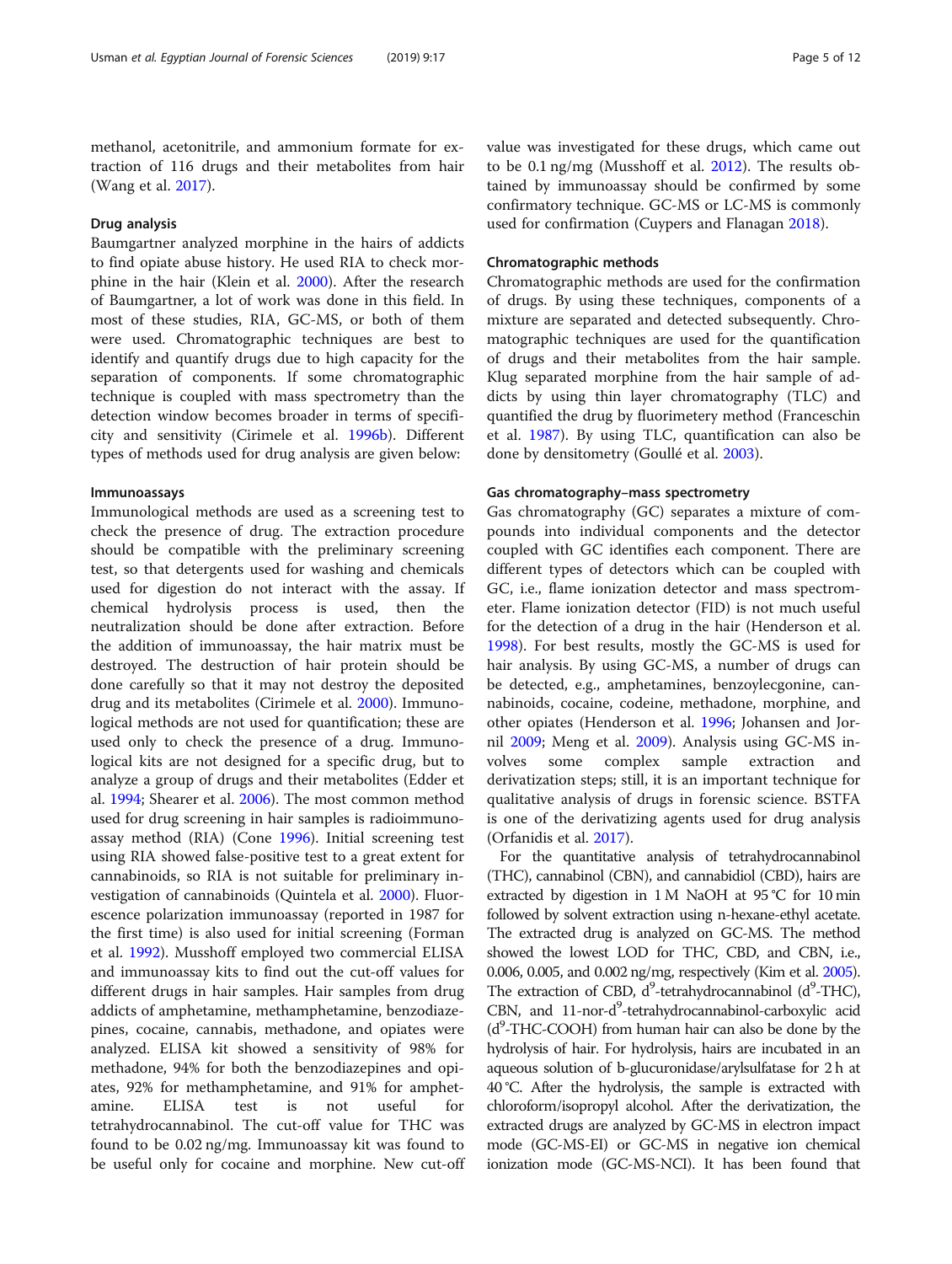GC-MS-NCI shows better result than GC-MS-EI for the quantification of d<sup>9</sup>-THC-COOH (Baptista et al. [2002\)](#page-8-0). Cirimele proposed a simple, rapid, and free of derivatization screening procedure for detection and quantification of THC, CBD, and CBN in hairs of long-term drug abusers. Hair samples were rinsed with methylene chloride, hydrolyzed by sodium hydroxide, extracted with n-hexane-ethyl acetate mixture, and finally analyzed using GC-MS-EI. The mean concentrations were 0.44 ng/mg, 0.13 ng/mg, and 0.15 ng/mg for CBD, CBN, and THC respectively (Cirimele et al. [2000](#page-9-0); Cirimele et al. [1996b](#page-9-0)).

Hair analysis for amphetamine-type stimulant (ATS) and a number of related drugs (i.e., methylenedioxymethamphetamine, N-methylbenzodioxazolylbutanamine) can also be performed using GC-MS (Cirimele et al. [1999\)](#page-9-0), but the drugs need to be derivatized prior to the analysis. There are a number of research articles in which acid or base hydrolysis is done. After hydrolysis, liquid–liquid extraction is normally performed to separate the drug from the hair. Most of the researches used the same derivatization procedures (Negrusz et al. [2002;](#page-10-0) Negrusz et al. [2001\)](#page-10-0). Hair samples are washed and digested. The drug is extracted by liquid–liquid extraction using ethyl acetate and derivatized with heptafluorobutyric anhydride (HFBA). The analysis using GC-MS in SIM mode-detected MDMA with LOD 5.0 ng/mg (Karačonji and Brajenović [2014](#page-9-0)). Supercritical fluid extraction (SFE) can also be used for extraction of amphetamine from hair for both the qualitative and the quantitative analysis by GC-MS (Allen and Oliver [2000\)](#page-8-0). Trifluoroacetyl-prolyl chloride is a chiral derivatizing agent. It is used for separation and detection of R and S isomers of ATS. After derivatization and liquid–liquid extraction by hexane, the sample is analyzed using GC-MS in SIM mode. A study on this method found the LOD for amphetamine, methamphetamine, and methylenedioxyamphetamine (MDA) to be 0.1 ng/mg each and 0.2 ng/mg for both the MDEA and MDMA (Strano-Rossi et al. [2009\)](#page-10-0). Amphetamine is the major metabolite of methamphetamine in the body, which is produced as a result of metabolism after the ingestion of the drug. The drug ratio of amphetamine and methamphetamine has been determined to confirm that which drug was abused. MDMA (ecstasy) was first investigated in 1992 in the hair of abusers; the concentration was 0.6 ng/mg (Kintz et al. [2000b](#page-9-0)).

In the case of heroin abuse, codeine, morphine, and 6-acetylmorphine (6-AM) are detected. If morphine is abused than both, morphine and 6-AM (morphine glucuronides are the metabolites of heroin) would be detected in samples and if codeine exposure also occurred than both, the codeine and morphine would be present. To confirm that which drug was actually abused, it is necessary to quantify the drugs in a sample (Kidwell [1993](#page-9-0)). If the concentration of morphine is higher than

that of codeine, then heroin or morphine might have been abused, and if codeine concentration is higher than that of morphine, it might be a codeine abuse case. To differentiate between morphine and heroin abuse cases, the concentration of 6-AM is determined. The concentration of 6-AM would be greater in the case of heroin abuse (Kintz et al. [1995c](#page-9-0)). In the case of opioids, the alkaline extraction procedure should not be used because of low chemical stability and inter-conversion of opioids in alkaline conditions (Cirimele et al. [1996a](#page-9-0)).

# Liquid chromatography–mass spectrometry

Liquid chromatography–mass spectrometry had been among the widely used techniques for hair analysis. It is advantageous as it is highly sensitive and it can detect even a trace amount of drug in the hair sample without derivatization (Huang et al. [2009](#page-9-0); Pelander et al. [2008](#page-10-0)). Due to the dramatic improvements, instrumentation based on liquid chromatography–tandem mass spectrometry (LC-MS/MS) makes it possible to detect a little amount of almost every possible drug in the hair, and it remains possible even after a single-dose administration. Therefore, LC-MS/MS is gradually replacing the gas chromatographic techniques in both screening and confirmation procedures. Nowadays, it is increasingly acknowledged as the technique of choice for hair analysis (Di Corcia et al. [2018;](#page-9-0) Leung et al. [2018](#page-10-0)). After washing and digestion, the drugs are extracted with some suitable solvent by liquid–liquid extraction and then by SPE. The extracted drug is directly injected into LC-MS for analysis (Lendoiro et al. [2012](#page-10-0)). Identification and quantitation of tetrahydrocannabinol can be done by the analysis of 11-nor-9-carboxy-D9-tetrahydrocannabinol which is a metabolite of THC, and it is found only in the body. So, the presence of 11-nor-9-carboxy-D9–tetrahydrocannabinol allows us to find the chronic user of THC and also excludes the chances of external contamination. After liquid–liquid extraction, chromatographic separation can be done by using a reverse phase column in LC-MS/MS (LOD 3 pg/mg). It can be used to monitor chronic drug users. (Kintz et al. [2004;](#page-10-0) Machnik et al. [1999;](#page-10-0) Mercolini et al. [2013](#page-10-0); Möller et al. [1992\)](#page-10-0). It was found that the last intake of THC can be detected till 3 months in hair sample (Khajuria and Nayak [2014\)](#page-9-0).

Quantitative analysis of benzodiazepines from the hair of criminals can also be performed by using LC-MS/MS technique (Xiang et al. [2011](#page-11-0)). Miller et al. extracted benzodiazepines from hair by a simple method. Hairs were decontaminated by washing with 0.1% solution of sodium dodecyl sulfate, distilled water, and dichloromethane. The decontaminated hairs were extracted by SPE, after the overnight soaking in 25% methanol and ammonium hydroxide mixture (20:1). The extract was analyzed for benzodiazepines on LC-MS/MS (Miller et al.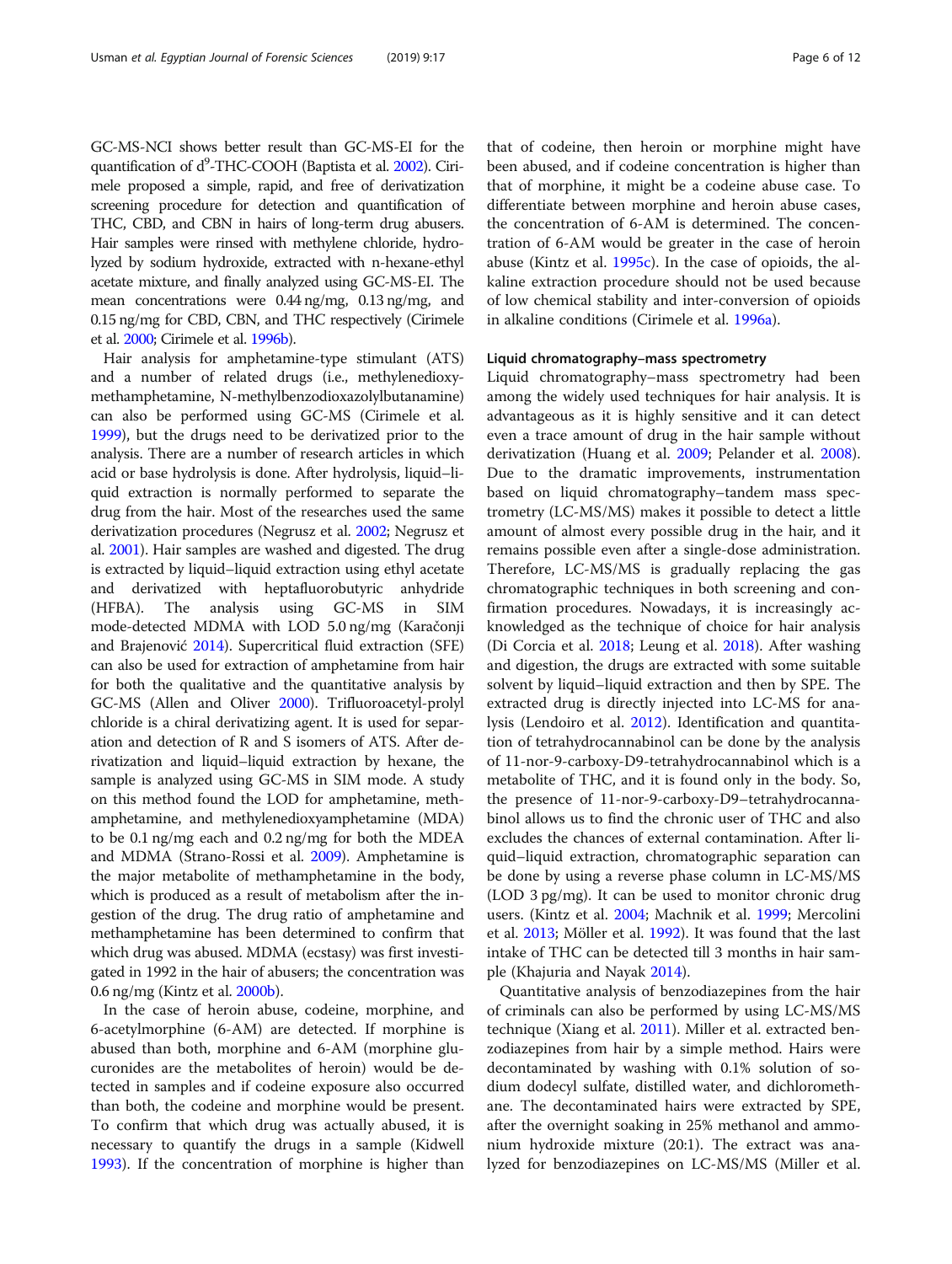[2006](#page-10-0)). VMA-T extracted solution can be used further for LC-MS analysis (Baumgartner et al. [2012\)](#page-8-0).

Ketamine and norketamine (a metabolite of ketamine) can be extracted by ultrasonication for 4 h in 0.01% solution of formic acid for analysis on LC-MS/MS. The limit of detection and limit of quantification for the method is 0.1 ng/mg (Tabernero et al. [2009\)](#page-10-0).

For the analysis of cocaine, the drug and its metabolites are extracted using SPE after digestion of the hair by incubating in 0.1 M HCl. The mixture of phosphate buffer (pH 3.0), methanol, and acetonitrile is used as a mobile phase in LC-MS (Mercolini et al. [2008](#page-10-0)). LC-MS/ MS can also be used for simultaneous detection and quantitation of cocaine, benzoylecgonine, codeine, morphine, and 6-acetylmorphine. For simultaneous analysis, drugs are extracted with methanol after pulverization. The extract is injected into LC-MS/MS, and methanol and ammonium acetate (pH 4.00) are used as mobile phase with a flow rate of 500 μL/min. The limit of detection for codeine, morphine, and 6-acetylmorphine is 10 pg/mg and for cocaine and benzoylecgonine 1 pg/mg (Henderson [1993](#page-9-0); Kikura et al. [1997;](#page-9-0) Miller et al. [2008](#page-10-0)). Forensic hair drug testing showed extended usage of a drug for regular cocaine users. Hair testing did not show positive results immediately after the drug administration. Results of hair analysis are used along with the results of urine and blood analysis (Harrison and Fu [2014](#page-9-0)).

For the detection of amphetamine, methamphetamine, and their metabolites using LC-ESI-MS, special N-vinylacetamide containing hydrophilic polymer online extraction column and SCX semi-micro LC column in electrospray ionization interface has been applied successfully. Dibenzylamine was used as an internal standard. Analysis on SIM mode showed a lower LOD, i.e., 0.02 ng/mg compared to LOD 0.1–0.2 ng/mg on full-scan mode (Miki et al. [2003\)](#page-10-0).

#### Other hair analysis techniques

Capillary zone electrophoresis (CZE) can be used for the determination of the quantity of morphine and cocaine in the hair of addicts (Höld et al. [1999\)](#page-9-0). Un-extracted hair can be examined by infrared microscopy. Infrared spectra of cuticle, cortex, and medulla of a single hair can show the drug exposure. Fourier transform infrared microscopy (FTIR) is more sensitive than GC-MS (Jurado et al. [1995\)](#page-9-0). The presence of organic compounds can be detected by fluorescence microscopy which could be a good alternative to chromatographic procedures (Jeger et al. [1991](#page-9-0)). Gottardo employed time-of-flight mass spectrometry and capillary electrophoresis–electrospray ionization, first time for the detection of drugs of abuse (cocaine, codeine, ephedrine, morphine, MDMA, methamphetamine, MDA, amphetamine) from the hair sample. The quantity of drug was also determined.

Results showed moderate accuracy, but the method is still found useful for the analysis of drug of abuse from hairs (Gottardo et al. [2007\)](#page-9-0).

# Applications of hair analysis Drug-facilitated sexual assaults

The cases of drug-facilitated sexual assaults (DFSA) are normally reported late due to the effects of drugs used. The victim becomes unable to understand what happened and does not remember anything related to the event, due to the effects of "date rape drugs." When she realizes the situation, it gets too late to investigate the drug used in crime from urine or blood (Dinis-Oliveira and Magalhães [2013;](#page-9-0) LeBeau and Montgomery [2010](#page-10-0)). Different drugs, e.g., ketamine, rohypnol, and GHB are used for the crime (Busardò et al. [2018\)](#page-9-0). Drugs used for DFSA are converted to metabolites, so their presence cannot be detected in urine or in blood. Hair samples from the victim of a DFSA can be analyzed after 1 month of aggression. The parent compound cannot be detected but the metabolites can (Maublanc et al. [2014](#page-10-0); Wang et al. [2018\)](#page-11-0). Kuwayama successfully used internal temporal markers (ITMs) micro-segmental hair analysis technique for the determination of specific day of drug ingestion (Kuwayama et al. [2018](#page-10-0)).

# Verification of drug history through sectional analysis of hair

To measure a drug for a relatively short period of time, sectional analysis of hair is performed by cutting hair into short fragments. It is important to cut the hair as close to the skin as possible. When hairs are cut, it is also very important to keep the information of relative position of hair fragments. As farther away from the root hair, the quantitative analysis of hair sections should be done carefully. This cross-sectional analysis provides reflective calendar of a person's drug abuse history (Kintz [2017b](#page-9-0); Kintz et al. [1999](#page-9-0)). The information can also be used to find the level of drugs abused during the latest short period before admitting to a rehabilitation center. The analysis of sections of hair for abused drugs is most widely used in rehabilitation centers to find out the previous history of abuse (Negrusz et al. [2002](#page-10-0)). The shift from one drug to another can also be confirmed accurately, e.g., from heroin to codeine or ethyl-morphine. The drugs like cannabinoids (which have extended half-lives and remain in the body for longer periods of time, i.e., for weeks and months) should not be analyzed by sectional analysis for a particular period of drug abuse and also not for the comparison of addict patients (Rothe et al. [1997](#page-10-0)).

By providing information on exposure to drugs over time, hair analysis may be useful in verifying self-reported histories of drug use in any situation in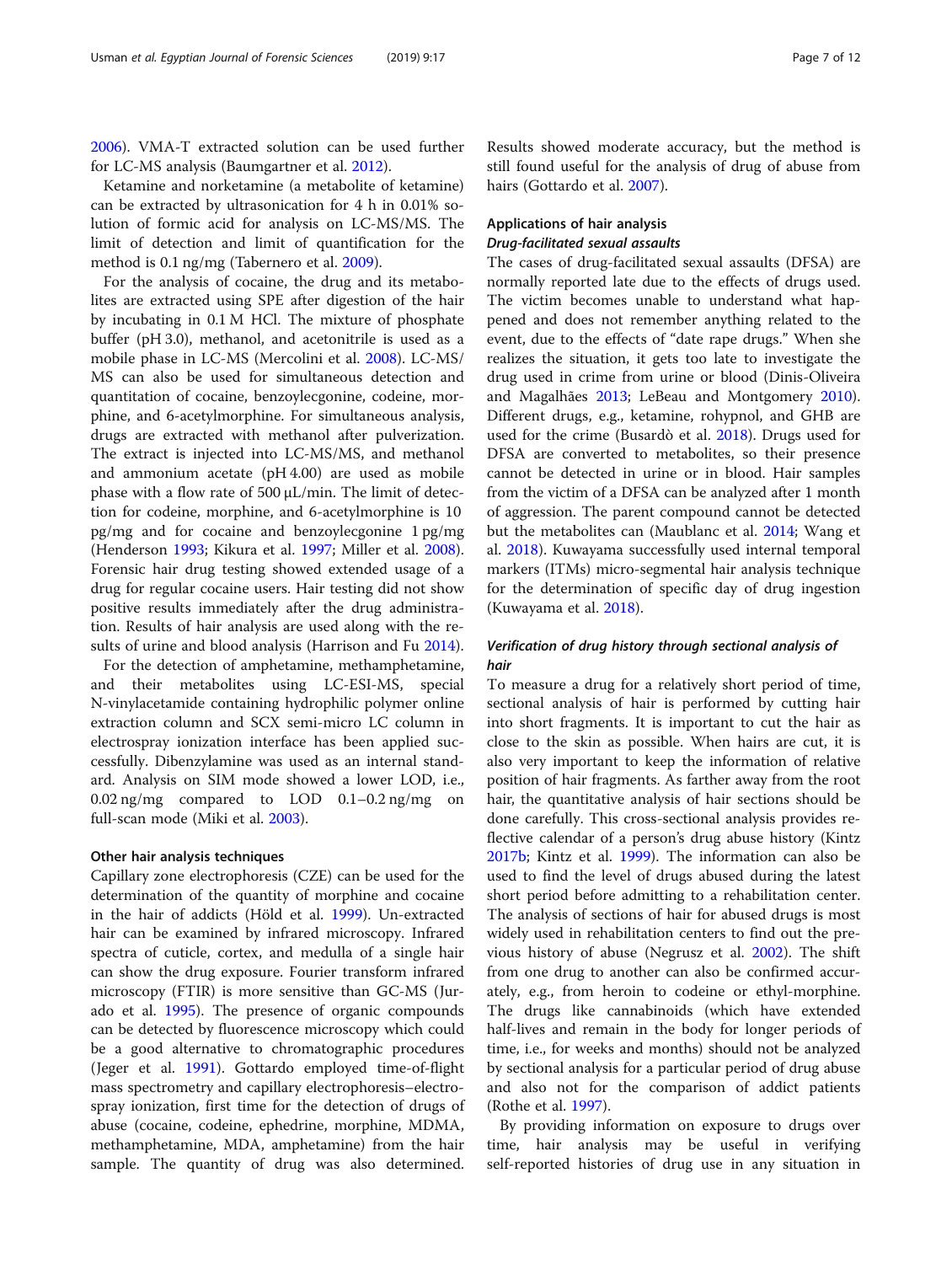which a history of past rather than recent drug use is desired (Sachs [2000\)](#page-10-0). In addition, hair analysis might also be useful when a history of drug abuse is difficult or impossible to obtain, such as from psychiatric patients (Jurado et al. [2000;](#page-9-0) Uhl [1997](#page-11-0)).

#### Determination of gestational drug exposure

Maternal drug abuse is a health hazard for the fetus, and the effects of methadone, cocaine, PCP, opiates, cannabinoids, amphetamines, ecstasy, benzodiazepines, and nicotine are well documented (Pragst et al. [2015\)](#page-10-0). It is very difficult to determine the drug in hairs of young children due to more porosity and finer than hairs of adults (Kintz et al. [2017\)](#page-9-0). In 1987, Parton reported for the first time the fetal cocaine exposure by hair analysis (obtained from 15 babies) using RIA. Other studies have demonstrated the placental transfer of maternal haloperidol and the presence of nicotine, morphine, amphetamine, and benzodiazepines in neonatal hair (Thieme et al. [2000](#page-11-0)). It has been suggested that fetal accumulation of cocaine and its metabolites follows a linear pattern within clinically used doses and that a dose-dependent transfer of maternal nicotine to the baby exists. Analysis of new-born hair may overcome the disadvantages of currently used methods to verify drug abuse, such as maternal self-reported drug history, maternal urinalysis, and analysis of the urine or the meconium of the baby at the time of delivery (risk of false-negative information during the preceding 1–3 days) (Kintz et al. [1993](#page-10-0)).

#### Dope testing

The analysis of hair segments can prove the regular use of a drug for anabolic purposes. The scientific literature does not contain many articles that deal with the identification of anabolic steroids in the hair, as only a few studies have been undertaken (Moeller et al. [1992\)](#page-10-0). A professional male boxer was found to contain clostebol metabolite during his urine testing. Later, hair samples collected from his arm and leg confirmed the clostebol abuse (Salomone et al. [2018\)](#page-10-0). In a well-known fatal case of a male bodybuilder who was known to abuse various anabolic steroids regularly and died of a cardiac arrest at the age of 32, testosterone esters, nandrolone decanoate, metenolone, and methandienone were identified in the hair (Moeller et al. [1993](#page-10-0)). Similarly, French customs officials arrested two bodybuilders with 250 ampoules and more than 2000 tablets of anabolic steroids. In both subjects, hair analysis showed positive results for stanozolol (135 and 156 pg/mg), nandrolone (196 and 260 pg/mg), and testosterone (46 and 71 pg/mg), which clearly indicated chronic exposure to anabolic drugs (Nakahara et al. [1990\)](#page-10-0). Various other performance-enhancing drugs have also been identified in the hair, such as beta-adrenergic drugs (agonists and antagonists) (Kintz et al. [1995a\)](#page-9-0), ephedrine (Nakahara et al. [1992b\)](#page-10-0) or corticosteroids (Nakahara et al. [1992a;](#page-10-0) Wester et al. [2017](#page-11-0); White [1990\)](#page-11-0), and clostebol (Salomone et al. [2018](#page-10-0)).

# Drug screening for pre-employment and driving license fitness testing

For fitness testing before employment and driving license issuance, hair testing is the best option used to verify the drug abuse history. Segmental analysis of hair can confirm the abuse of a drug in the past few months (Ricossa et al. [2000\)](#page-10-0). Level of drug abuse, single, multiple, or chronic users can also be confirmed (Wang et al. [2018](#page-11-0)). Driving under the influence of psychotropic substances is a life-threatening matter for the driver as well as for the passers-by. Hair analysis in combination with psychological tests can help to trace out the drug abuse history, which can be used for re-granting or canceling the license (Kintz et al. [2006](#page-10-0); Lendoiro et al. [2018](#page-10-0)). The applicants having drug abuse history have to prove fitness and undergo a physical examination. Urine and hair samples are collected and analyzed for the presence of amphetamines, barbiturates, benzodiazepines, cocaine, and opiates (Tagliaro et al. [1997a](#page-11-0)). Studies showed that hair analysis is more effective than urinalysis for "fitness to drive assessment" (Furrer et al. [2017](#page-9-0)). Montagana developed a sensitive GC-MS method for the investigation of cocaine, opiates, and their metabolites from the hair of driving license applicants with drug addiction history (Montagna et al. [2000\)](#page-10-0).

#### Post-mortem toxicology

In post-mortem toxicology, there are a number of biological samples (blood, muscles, lung, fat, or any other body tissue) for analysis to determine the cause of death. For forensic investigation, it is helpful to gain maximum possible information regarding the victim's regular use of drugs before death (Høiseth et al. [2017\)](#page-9-0). Some drugs, which are unstable in post-mortem conditions, e.g., cocaine, morphine, heroin, benzodiazepines, and glucuronide can be determined by the presence of metabolites (Drummer [2004](#page-9-0)). The presence of a drug or its metabolite in the hair can confirm whether the person was a regular user of a drug or not (Skopp [2010](#page-10-0)).

#### Metal toxicity

Metal toxicity can cause different diseases and even death. Like drug deposition, metals also get deposited in the hair. The metals can be analyzed by atomic absorption spectroscopy (AAS) and ICP-MS (Ash and He [2018](#page-8-0)). Recently, the presence of mercury in the hair of ancient mummies was studied positively (Arnold et al. [2018](#page-8-0)). Peter analyzed hair samples for heavy metals (As, Cr, Cd, and Pb) across various occupational distributions and gender by using AAS technique. The concentrations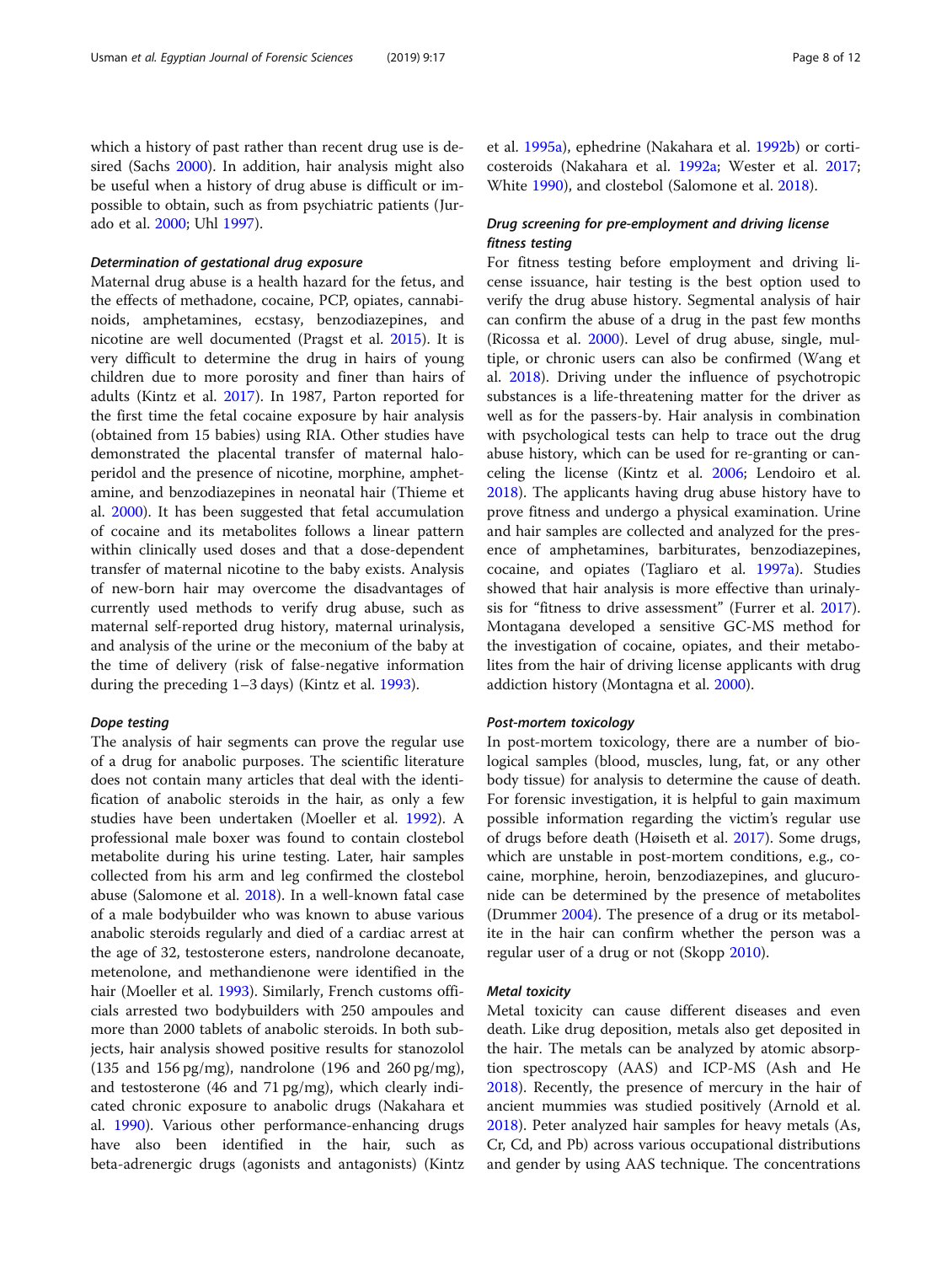<span id="page-8-0"></span>of metal were measured, and mean concentration values in milligram per kilogram were  $As = 222 \pm 34.1$ ,  $Cr =$  $2.70 \pm 0.7$ ,  $Cd = 27.8 \pm 8.0$ , and  $Pb = 73.8 \pm 42.3$ . Also, there was a difference in concentrations of metals in both the genders. The individual differences, living style, and exposure to heavy metals could be some causes of difference in concentrations (Peter et al. [2012](#page-10-0)). Barreera used acidified digestion of hair by using microwave energy to determine the concentrations of Cu, Zn, Fe, Mg, and Ca by flame atomic absorption spectroscopy (FAAS) and Mn by electrothermal atomic absorption spectrometry (ETAAS) (Bermejo-Barrera et al. 2000).

# Conclusion

Hair analysis has a number of applications in forensic toxicology, clinical toxicology, occupational medicine, and doping control. The major practical advantage of hair analysis for testing drugs as compared to urine and blood is its larger detection window. For hair analysis, drugs can be detected even after months, depending on the length of the hair shaft analyzed, against a few days for urine. In practice, detection window offered by urine and hair testing is complementary: urine analysis provides short-term information on an individual's drug use, whereas long-term history is accessible through hair analysis. Although there is a reasonable agreement that the qualitative results from hair analysis are valid. The interpretation of the results is still under debate because of some unresolved questions, such as the influence of external contamination or cosmetic treatment and possible genetic differences (White et al. [1993](#page-11-0)). Hair analysis depicts the usage of drugs for several months. Hair can show the accurate result for amphetamine and cocaine if these drugs were abused weekly but cannot find out accurately even the daily abuse of cannabis. The cost for hair drug analysis is highest while the lowest for urine (Gjerde et al. [2011](#page-9-0)).

#### Abbreviations

AAS: Atomic absorption spectroscopy; CBD: Cannabidiol; CBN: Cannabinol; CZE: Capillary zone electrophoresis; DFSA: Drug-facilitated sexual assault; ELISA: Enzyme-linked immunosorbent assay; FID: Flame ionization detector; GC-MS: Gas chromatography–mass spectroscopy; GHB: Gammahydroxybutyrate; LC-MS: Liquid chromatography–mass spectroscopy; LOD: Limit of detection; MAM: Monoacetylmorphine;

MBDB: Methylbenzodioxazolylbutanamine;

MDA: Methylenedioxyamphetamine;

MDMA: Methylenedioxymethamphetamine; RIA: Radioimmunoassay; SFE: Supercritical fluid extraction; SIM: Single ion mode; SPE: Solid phase extraction; THC: Tetrahydrocannabinol; TLC: Thin layer chromatography

#### Acknowledgements

None.

#### Funding None.

Availability of data and materials Not Required.

#### Authors' contributions

MU is the main author and contributor of this review article. AN, YB, TJ, MS and SK helped in editingthe manuscript. All authors read and approved the final manuscript.

#### Authors' information

Muhammad Usman completed his MS Forensic Chemistry (2014) from Government College University Lahore and joined Punjab Forensic Science Agency (PFSA) in August 2014 as Junior Forensic Scientist at Narcotic Unit. At Narcotic Unit, PFSA Lahore, he is responsible for analysis of Narcotic Evidence (Seized Narcotic Drugs e.g. Hashish, Cannabis, Opium, Heroin, Poppy Plants, Amphetamine type stimulant and Narcotic Tablets/Injections) provided by Law Enforcement Agencies & Court of Law and to testify in court as Expert Witness. Furthermore, he has been engaged in conducting the research and interprets literature on criminal laboratory analytical methods; keep current on techniques and trends; to research and develop new analytical methods and modification of already existing methods for better production of results.

During his short professional career, he have attended various workshops and conferences at national and international level related to forensic science in order to get in touch the current progress in forensic science.

#### Ethics approval and consent to participate

Not Required – This is a review article.

#### Consent for publication

Not Required – This is a review article.

#### Competing interests

The author declares that he has no competing interests.

#### Publisher's Note

Springer Nature remains neutral with regard to jurisdictional claims in published maps and institutional affiliations.

#### Author details

<sup>1</sup>Narcotic Unit, Punjab Forensic Science Agency, Lahore 53700, Pakistan. 2 Department of Chemisty, GCU Lahore, Lahore, Pakistan.

#### Received: 4 April 2018 Accepted: 11 March 2019 Published online: 27 April 2019

#### References

- Allen DL, Oliver JS (2000) The use of supercritical fluid extraction for the determination of amphetamines in hair. Forensic Sci Int 107:191–199
- Allibe N, Kintz P, Faure A, Paysant F, Michard-Lenoir A-P, Stanke-Labesque F, Scolan V, Eysseric-Guerin H (2017) Interest of single hair analysis to document drug exposure: literature review and a case report involving zuclopenthixol. Curr Pharm Des 23:5502–5510
- Arnold S, Parker J, Bloom N, Aufderheide A, Middaugh J (2018) Mercury in ancient mummy hair from Peru, Chile, and Egypt–Evidence of pre-industrial naturally occurring dietary exposure May 22, 2018
- Ash R, He M (2018) Details of a thallium poisoning case revealed by single hair analysis using laser ablation inductively coupled plasma mass spectrometry. Forensic Sci Int 292: 224-231
- Baptista M, Monsanto PV, Pinho Marques E, Bermejo A, Avila S, Castanheira AM, Margalho C, Barroso M, Vieira DN (2002) Hair analysis for D9-THC, D9-THC-COOH, CBN and CBD, by GC/MS-EI. Forensic Sci Int 128:66–78
- Barker J, Petroczi A, Naughton D, Breidi S (2017) False positive drug results by ELISA associated with enzymatic hair digestion. Open Access J Toxicol 1: 555560
- Baumgartner AM, Jones PF, Baumgartner WA, Black CT (1979) Radioimmunoassay of hair for determining opiate-abuse histories. J Nucl Med 20:748–752
- Baumgartner MR, Guglielmello R, Fanger M, Kraemer T (2012) Analysis of drugs of abuse in hair: evaluation of the immunochemical method VMA-T vs. LC–MS/ MS or GC–MS. Forensic Sci Int 215:56–59
- Baumgartner WA, Hill V, Blahd WH (1989) Hair analysis for drugs of abuse. J Forensic Sci 34:1433–1453
- Bermejo-Barrera P, Muñiz-Naveiro O, Moreda-Piñeiro A, Bermejo-Barrera A (2000) Experimental designs in the optimisation of ultrasonic bath–acidleaching procedures for the determination of trace elements in human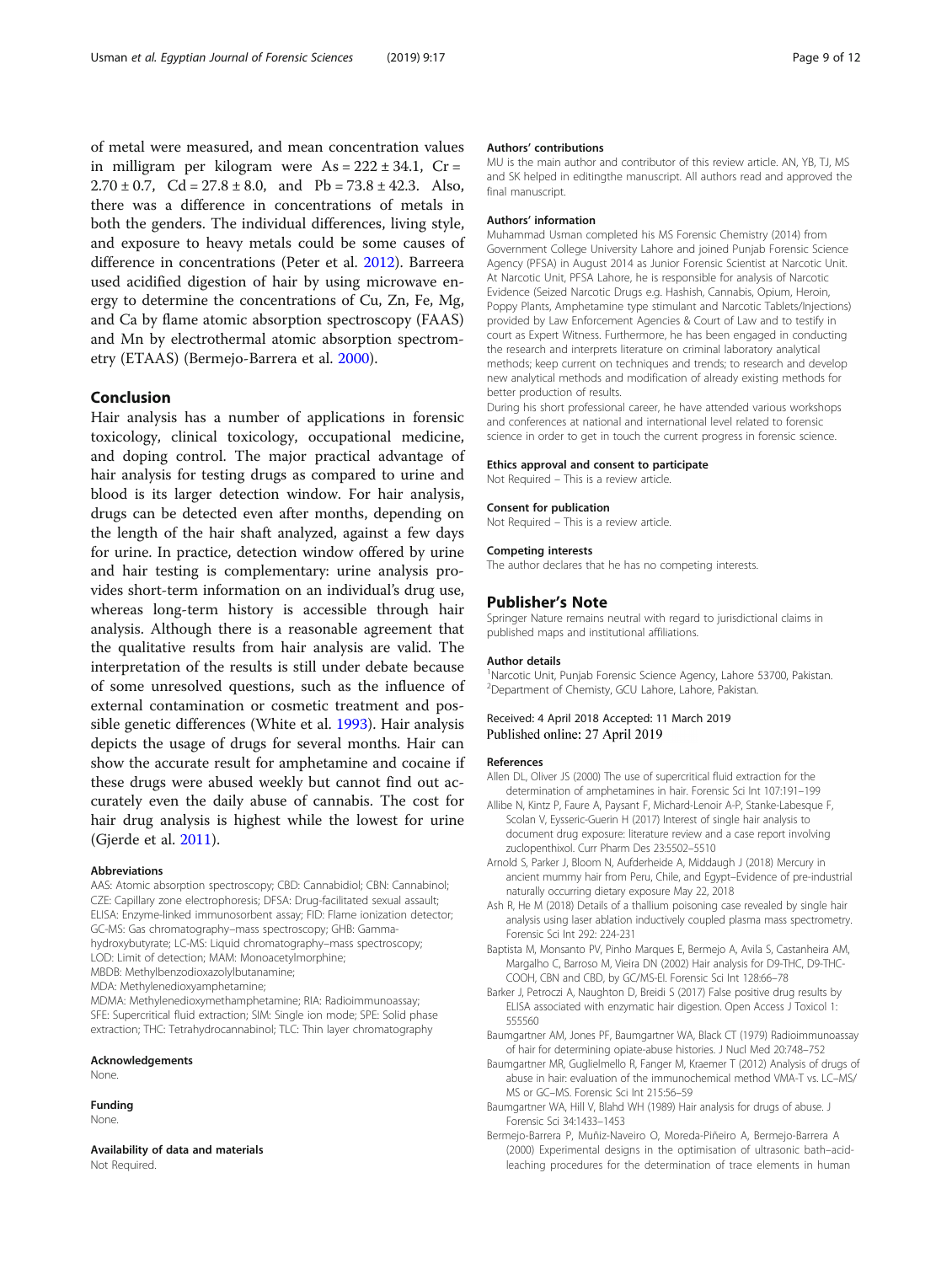<span id="page-9-0"></span>hair samples by atomic absorption spectrometry. Forensic Sci Int 107: 105–120

Blank DL, Kidwell DA (1995) Decontamination procedures for drugs of abuse in hair: are they sufficient? Forensic Sci Int 70:13–38

Busardò FP, Pichini S, Zaami S, Pacifici R, Kintz P (2018) Hair testing of GHB: an everlasting issue in forensic toxicology. Clin Chem Lab Med 56:198–208

Cartmell LW, Aufderhide A, Weems C (1991) Cocaine metabolites in pre-Columbian mummy hair. J Okla State Med Assoc 84:11–12

Cirimele V, Kintz P, Dumestre V, Goulle J, Ludes B (2000) Identification of ten corticosteroids in human hair by liquid chromatography–ionspray mass spectrometry. Forensic Sci Int 107:381–388

Cirimele V, Kintz P, Ludes B (1999) Mise en evidence de l'exposition aux pesticides par analyse des cheveux. Acta Clin Belg Suppl 1:59–63

Cirimele V, Kintz P, Mangin P (1995) Drug concentrations in human hair after bleaching. J Anal Toxicol 19:331–332

Cirimele V, Kintz P, Mangin P (1996a) Detection and quantification of lorazepam in human hair by GC-MS/NCI in a case of traffic accident. Int J Legal Med 108:265–267

Cirimele V, Sachs H, Kintz P, Mangin P (1996b) Testing human hair for cannabis. III. Rapid screening procedure for the simultaneous identification of Δ9 tetrahydrocannabinol, cannabinol, and cannabidiol. J Anal Toxicol 20:13–16

- Cone EJ (1996) Mechanisms of drug incorporation into hair. Ther Drug Monit 18: 438–443
- Cone EJ, Yousefnejad D, Darwin WD, Maguire T (1991) Testing human hair for drugs of abuse. II. Identification of unique cocaine metabolites in hair of drug abusers and evaluation of decontamination procedures. J Anal Toxicol 15:250–255

Cooper GA, Kronstrand R, Kintz P (2012) Society of hair testing guidelines for drug testing in hair. Forensic Sci Int 218:20–24

Cuypers E, Flanagan RJ (2018) The interpretation of hair analysis for drugs and drug metabolites. Clin Toxicol 56:90–100

Dinis-Oliveira RJ, Magalhães T (2013) Forensic toxicology in drug-facilitated sexual assault. Toxicol Mech Methods 23:471–478

Drummer OH (2004) Postmortem toxicology of drugs of abuse. Forensic Sci Int 142:101–113

Edder P, Staub C, Veuthey J-L, Pierroz I, Haerdi W (1994) Subcritical fluid extraction of opiates in hair of drug addicts. J Chromatogr B Biomed Sci Appl 658:75–86

Forman R, Schneiderman J, Klein J, Graham K, Greenwald M, Koren G (1992) Accumulation of cocaine in maternal and fetal hair; the dose response curve. Life Sci 50:1333–1341

Franceschin A, Morosini L, Dell'Anna L (1987) Detection of morphine in hair with the Abbott TDX. Clin Chem 33:2125–2125

Furrer L, Jackowski C, Pfäffli M (2017) Cocaine testing in fitness-to-drive assessments: comparison between hair analysis, urinalysis and self-reports. Alcohol Drug Addict 30:103–112

Gjerde H, Øiestad EL, Christophersen AS (2011) Using biological samples in epidemiological research on drugs of abuse. Norsk Epidemiologi 21(1):5-14

Gottardo R, Fanigliulo A, Bortolotti F, De Paoli G, Pascali JP, Tagliaro F (2007) Broadspectrum toxicological analysis of hair based on capillary zone electrophoresis– time-of-flight mass spectrometry. J Chromatogr A 1159:190–197

Goullé JP, Chèze M, Pépin G (2003) Determination of endogenous levels of GHB in human hair. Are there possibilities for the identification of GHB administration through hair analysis in cases of drug-facilitated sexual assault? J Anal Toxicol 27:574–580

Harrison R, Fu S (2014) A review of methodology for testing hair for cocaine. J Forensic Invest 2:1–7

Hegstad S, Khiabani H, Kristoffersen L, Kunøe N, Lobmaier P, Christophersen A (2008) Drug screening of hair by liquid chromatography-tandem mass spectrometry. J Anal Toxicol 32:364–372

Henderson G (1993) Mechanisms of drug incorporation into hair. Forensic Sci Int 63:19–29

Henderson GL, Harkey MR, Zhou C, Jones RT, Jacob P III (1996) Incorporation of isotopically labeled cocaine and metabolites into human hair: 1. Dose-response relationships. J Anal Toxicol 20:1–12

Henderson GL, Harkey MR, Zhou C, Jones RT, Jacob P III (1998) Incorporation of isotopically labeled cocaine into human hair: race as a factor. J Anal Toxicol 22:156–165

Høiseth G, Arnestad M, Karinen R, Morini L, Rogde S, Sempio C, Vindenes V, Øiestad ÅML (2017) Is hair analysis useful in postmortem cases? J Anal Toxicol 42:49–54

- Höld KM, Borges CR, Wilkins DG, Rollins DE, Joseph RE Jr (1999) Detection of nandrolone, testosterone, and their esters in rat and human hair samples. J Anal Toxicol 23:416–423
- Huang DK, Liu C, Huang MK, Chien CS (2009) Simultaneous determination of morphine, codeine, 6-acetylmorphine, cocaine and benzoylecgonine in hair by liquid chromatography/electrospray ionization tandem mass spectrometry. Rapid Commun Mass Spectrom 23:957–962

Huestis MA, Gustafson RA, Moolchan ET, Barnes A, Bourland JA, Sweeney SA, Hayes EF, Carpenter PM, Smith ML (2007) Cannabinoid concentrations in hair from documented cannabis users. Forensic Sci Int 169:129–136

Jeger A, Raas R, Hamberg C, Briellmann T (1991) Morphin-determination in human hair by instrumental HP-TLC. In: TIAFT proceedings, pp 250–256

Johansen SS, Jornil J (2009) Determination of amphetamine, methamphetamine, MDA and MDMA in human hair by GC-EI-MS after derivatization with perfluorooctanoyl chloride. Scand J Clin Lab Invest 69:113–120

Jurado C, Gimenez M, Menendez M, Repetto M (1995) Simultaneous quantification of opiates, cocaine and cannabinoids in hair. Forensic Sci Int 70:165–174

Jurado C, Soriano T, Menendez M, Repetto M (2000) Comparative efficiency of hair and urine analysis when assessing drug consumption. Probl Forensic Sci XLII:137–142

Kalasinsky KS, Magluilo J Jr, Schaefer T (1994) Study of drug distribution in hair by infrared microscopy visualization. J Anal Toxicol 18:337–341

Karačonji IB, Brajenović N (2014) Evaluation of amphetamine-type stimulant abuse through hair analysis: results from 12 years of work. Arch Ind Hyg Toxicol 65:225–230

Kauert G, Röhrich J (1996) Concentrations of Δ 9-tetrahydrocannabinol, cocaine and 6-monoacetylmorphine in hair of drug abusers. Int J Legal Med 108:294–299

Khajuria H, Nayak B (2013) Detection of drug of abuse (morphine) in hair. Res J Forensic Sci 1:18–20

Khajuria H, Nayak BP (2014) Detection of Δ9-tetrahydrocannabinol (THC) in hair using GC–MS. Egypt J Forensic Sci 4:17–20

Khajuria H, Nayak BP (2017) Hair: a bio-marker for detection of drugs of abuse. Asian J Psychiatr 30:208–209

Khajuria H, Nayak BP, Badiye A (2018) Toxicological hair analysis: pre-analytical, analytical and interpretive aspects. Med Sci Law 58:137–146

Kidwell D (1993) Analysis of phencyclidine and cocaine in human hair by tandem mass spectrometry. J Forensic Sci 38:272–284

Kikura R, Nakahara Y, Mieczkowski T, Tagliaro F (1997) Hair analysis for drug abuse XV. Disposition of 3, 4-methylenedioxymethamphetamine (MDMA) and its related compounds into rat hair and application to hair analysis for MDMA abuse. Forensic Sci Int 84:165–177

Kim JY, Suh S, In MK, Paeng K-J, Chung BC (2005) Simultaneous determination of cannabidiol, cannabinol, and\gD 9 tetrahydrocannabinol in human hair by gas chromatography-mass spectrometryin human hair by gas chromatography-mass spectrometry. Arch Pharm Res 28:1086–1091

Kintz P (2017a) Evidence of 2 populations of mephedrone abusers by hair testing. Application to 4 forensic expertises. Curr Neuropharmacol 15:658–662

Kintz P (2017b) Hair analysis in forensic toxicology: an updated review with a special focus on pitfalls. Curr Pharm Des 23:5480–5486

Kintz P, Ameline A, Eibel A, Gheddar L, Feisthauer E, Geraut A, Berthelon L, Farrugia A, Raul J-S (2017) Interpretation of Cannabis findings in the hair of very young children: Mission impossible. Curr Pharm Biotechnol 18:791–795

Kintz P, Cirimele V, Ludes B (2000a) Pharmacological criteria that can affect the detection of doping agents in hair. Forensic Sci Int 107:325–334

Kintz P, Cirimele V, Mangin P (1995a) Testing human hair for cannabis II. Identification of THC-COOH by GC-MS-NCI as a unique proof. J Forensic Sci 40:619–622

Kintz P, Cirimele V, Sachs H, Jeanneau T, Ludes B (1999) Testing for anabolic steroids in hair from two bodybuilders. Forensic Sci Int 101:209–216

Kintz P, Cirimele V, Sengler C, Mangin P (1995b) Testing human hair and urine for anhydroecgonine methyl ester, a pyrolysis product of cocaine. J Anal Toxicol 19:479–482

Kintz P, Cirimele V, Tracqui A, Mangin P (1995c) Simultaneous determination of amphetamine, methamphetamine, 3, 4-methylenedioxyamphetamine and 3, 4-methylenedioxymethamphetamine in human hair by gas chromatography-mass spectrometry. J Chromatogr B Biomed Sci Appl 670:162–166

Kintz P, Dumestre-Toulet V, Jamey C, Cirimele V, Ludes B (2000b) Doping control for β-adrenergic compounds through hair analysis. J Forensic Sci 45:170–174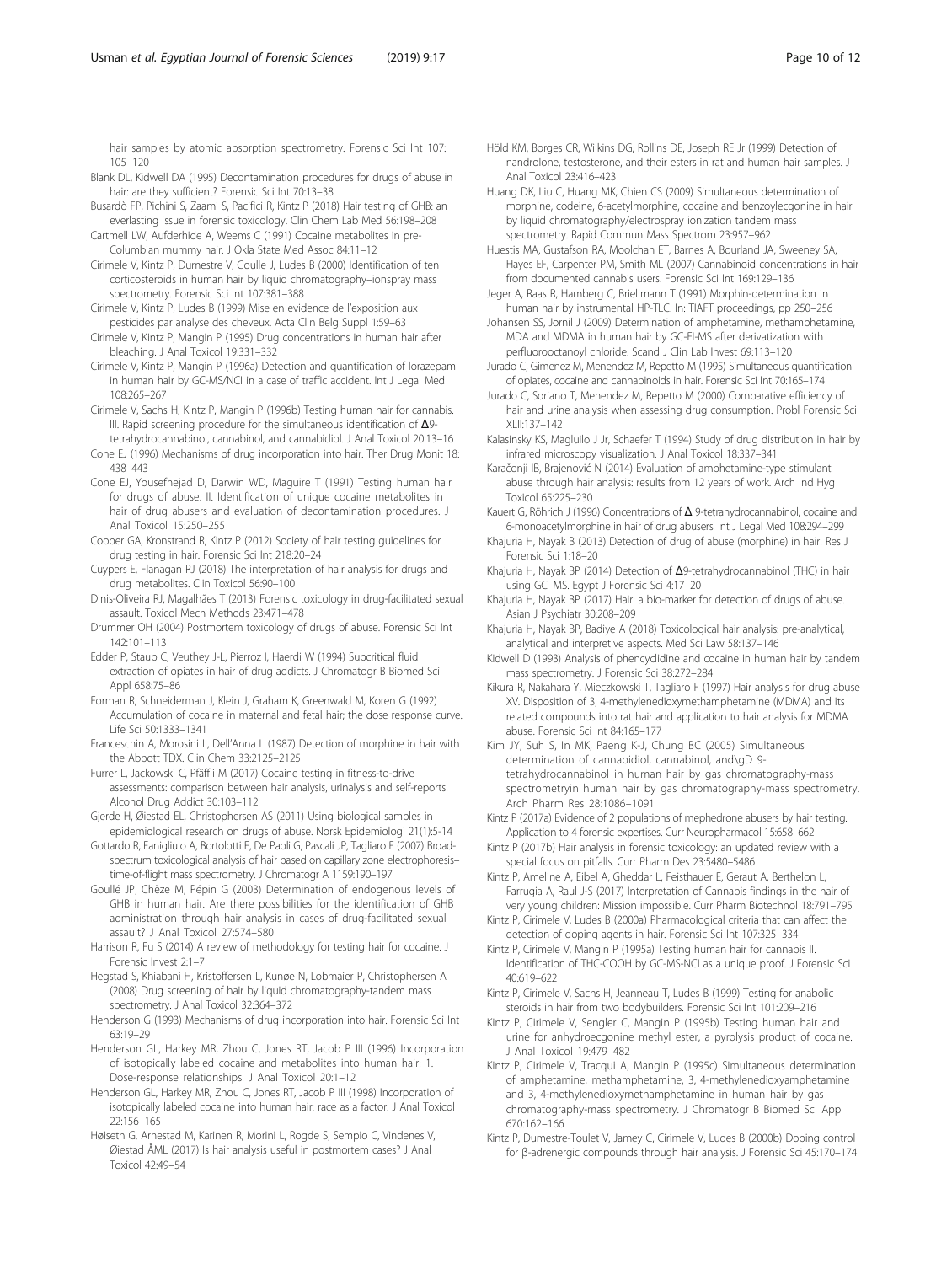<span id="page-10-0"></span>Kintz P, Kieffer I, Messer J, Mangin P (1993) Nicotine analysis in neonates' hair for measuring gestational exposure to tobacco. J Forensic Sci 38:119–123

Kintz P, Villain M, Cirimele V (2006) Hair analysis for drug detection. Ther Drug Monit 28:442–446 Kintz P, Villain M, Ludes B (2004) Testing for the undetectable in drug-facilitated

sexual assault using hair analyzed by tandem mass spectrometry as evidence. Ther Drug Monit 26:211–214

Klein J, Karaskov T, Koren G (2000) Clinical applications of hair testing for drugs of abuse—the Canadian experience. Forensic Sci Int 107:281–288

Klug E (1980) Zur Morphinbestimmung in kopfhaaren. Z Rechtsmed 84:189–193

Kronstrand R, Förstberg-Peterson S, KÅgedal B, Ahlner J, Larson G (1999) Codeine concentration in hair after oral administration is dependent on melanin content. Clin Chem 45:1485–1494

- Kuwayama K, Nariai M, Miyaguchi H, Iwata YT, Kanamori T, Tsujikawa K, Yamamuro T, Segawa H, Abe H, Iwase H (2018) Micro-segmental hair analysis for proving drug-facilitated crimes: evidence that a victim ingested a sleeping aid, diphenhydramine, on a specific day. Forensic Sci Int 288:23–28
- LeBeau M, Montgomery M (2010) Challenges of drug-facilitated sexual assault. Forensic science review 22:1–6

Lendoiro E, de Castro A, Jiménez-Morigosa C, Gomez-Fraguela XA, López-Rivadulla M, Cruz A (2018) Usefulness of hair analysis and psychological tests for identification of alcohol and drugs of abuse consumption in driving license regranting. Forensic Sci Int 286:239–244

Lendoiro E, Quintela Ó, de Castro A, Cruz A, López-Rivadulla M, Concheiro M (2012) Target screening and confirmation of 35 licit and illicit drugs and metabolites in hair by LC–MSMS. Forensic Sci Int 217:207–215

Leung KW, Wong ZC, Ho JY, Yip AW, Cheung JK, Ho KK, Duan R, Tsim KW (2018) Surveillance of drug abuse in Hong Kong by hair analysis using LC-MS/MS. Drug Test Anal 10:977–983

Machnik M, Geyer H, Horning S, Breidbach A, Delahaut P, Schänzer W (1999) Long-term detection of clenbuterol in human scalp hair by gas chromatography–high-resolution mass spectrometry. J Chromatogr B Biomed Sci Appl 723:147–155

Mangin P (1996) Drug analysis in nonhead hair. In: Drug testing in hair, pp 279–287

Mantinieks D, Gerostamoulos D, Wright P, Drummer O (2018) The effectiveness of decontamination procedures used in forensic hair analysis. Forensic Sci Med Pathol:1–9

Maublanc J, Dulaurent S, Imbert L, Kintz P, Gaulier J-M (2014) Unusual pattern in hair after prazepam exposure. Toxicol Anal Clin 26:24–26

Meng P, Zhu D, He H, Wang Y, Guo F, Zhang L (2009) Determination of amphetamines in hair by GC/MS after small-volume liquid extraction and microwave derivatization. Anal Sci 25:1115–1118

Mercolini L, Mandrioli R, Protti M, Conti M, Serpelloni G, Raggi MA (2013) Monitoring of chronic Cannabis abuse: an LC–MS/MS method for hair analysis. J Pharm Biomed Anal 76:119–125

Mercolini L, Mandrioli R, Saladini B, Conti M, Baccini C, Raggi MA (2008) Quantitative analysis of cocaine in human hair by HPLC with fluorescence detection. J Pharm Biomed Anal 48:456–461

Miki A, Katagi M, Tsuchihashi H (2003) Determination of methamphetamine and its metabolites incorporated in hair by column-switching liquid chromatography-mass spectrometry. J Anal Toxicol 27:95–102

Miller EI, Wylie FM, Oliver JS (2006) Detection of benzodiazepines in hair using ELISA and LC-ESI-MS-MS. J Anal Toxicol 30:441–448

Miller EI, Wylie FM, Oliver JS (2008) Simultaneous detection and quantification of amphetamines, diazepam and its metabolites, cocaine and its metabolites, and opiates in hair by LC-ESI-MS-MS using a single extraction method. J Anal Toxicol 32:457–469

Moeller M, Fey P, Sachs H (1993) Hair analysis as evidence in forensic cases. Forensic Sci Int 63:43–53

Moeller M, Maurer H, Roesler M (1992) MDMA in blood, urine and hair: a forensic case. In: Proceedings of the 30th international meeting of the international association of forensic toxicologists, Fukuoka, Japan, pp 347–361

Moeller MR (1992) Drug detection in hair by chromatographic procedures. J Chromatogr B Biomed Sci Appl 580:125–134

Möller M, Fey P, Rimbach S (1992) Identification and quantitation of cocaine and its metabolites, benzoylecgonine and ecgonine methyl ester, in hair of Bolivian coca chewers by gas chromatography/mass spectrometry. J Anal Toxicol 16:291–296

Montagna M, Stramesi C, Vignali C, Groppi A, Polettini A (2000) Simultaneous hair testing for opiates, cocaine, and metabolites by GC–MS: a survey of

applicants for driving licenses with a history of drug use. Forensic Sci Int 107: 157–167

Montesano C, Vannutelli G, Massa M, Simeoni MC, Gregori A, Ripani L, Compagnone D, Curini R, Sergi M (2017) Multi-class analysis of new psychoactive substances and metabolites in hair by pressurized liquid extraction coupled to HPLC-HRMS. Drug Test Anal 9:798–807

Musshoff F, Kirschbaum K, Graumann K, Herzfeld C, Sachs H, Madea B (2012) Evaluation of two immunoassay procedures for drug testing in hair samples. Forensic Sci Int 215:60–63

Nakahara Y, Shimamine M, Takahashi K (1992a) Hair analysis for drugs of abuse. III. Movement and stability of methoxyphenamine (as a model compound of methamphetamine) along hair shaft with hair growth. J Anal Toxicol 16:253–257

Nakahara Y, Takahashi K, Shimamine M, Saitoh A (1992b) Hair analysis for drugs of abuse. IV. Determination of total morphine and confirmation of 6 acetylmorphine in monkey and human hair by GC/MS. Arch Toxicol 66:669–674

Nakahara Y, Takahashi K, Takeda Y, Konuma K, Fukui S, Tokui T (1990) Hair analysis for drug abuse, part II. Hair analysis for monitoring of methamphetamine abuse by isotope dilution gas chromatography/mass spectrometry. Forensic Sci Int 46:243–254

Negrusz A, Bowen AM, Moore CM, Dowd SM, Strong MJ, Janicak PG (2002) Deposition of 7-aminoclonazepam and clonazepam in hair following a single dose of Klonopin™. J Anal Toxicol 26:471–478

Negrusz A, Moore CM, Hinkel KB, Stockham TL, Verma M, Strong MJ, Janicak PG (2001) Deposition of 7-aminoflunitrazepam and flunitrazepam in hair after a single dose of Rohypnol®. J Forensic Sci 46:1143–1151

Orfanidis A, Mastrogianni O, Koukou A, Psarros G, Gika H, Theodoridis G, Raikos N (2017) A GC–MS method for the detection and quantitation of ten major drugs of abuse in human hair samples. J Chromatogr B 1047:141–150

Pelander A, Ristimaa J, Rasanen I, Vuori E, Ojanperä I (2008) Screening for basic drugs in hair of drug addicts by liquid chromatography/time-of-flight mass spectrometry. Ther Drug Monit 30:717–724

Peter OO, Eneji IS, Sha'Ato R (2012) Analysis of heavy metals in human hair using atomic absorption spectrometry (AAS). Am J Anal Chem 3:770

Pötsch L, Skopp G, Moeller M (1997) Zum Suchtmittelnachweis in Haaren. Rechtsmedizin 7:1–5

Pragst F, Balikova MA (2006) State of the art in hair analysis for detection of drug and alcohol abuse. Clin Chim Acta 370:17–49

Pragst F, Hastedt M, Krumbiegel F, Herre S (2015) Hair analysis as a diagnostic and forensic tool in a social support system for families with underage children and drug abusing parents: a four year experience. Arab J Forensic Sci Forensic Med 1:180–193

Quintela O, Bermejo A, Tabernero M, Strano-Rossi S, Chiarotti M, Lucas A (2000) Evaluation of cocaine, amphetamines and cannabis use in university students through hair analysis: preliminary results. Forensic Sci Int 107:273–279

Ricossa MC, Bernini M, De Ferrari F (2000) Hair analysis for driving licence in cocaine and heroin users: an epidemiological study. Forensic Sci Int 107:301–308

Rothe M, Pragst F, Spiegel K, Harrach T, Fischer K, Kunkel J (1997) Hair concentrations and self-reported abuse history of 20 amphetamine and ecstasy users. Forensic Sci Int 89:111–128

Sachs H (2000) Consensus of the Society of Hair Testing on hair testing for doping agents. Forensic Sci Int 107:3

Sachs H, Arnold W (1989) Results of comparative determination of morphine in human hair using RIA and GC/MS. Clin Chem Lab Med 27:873–878

Sachs H, Kintz P (1998) Testing for drugs in hair: critical review of chromatographic procedures since 1992. J Chromatogr B Biomed Sci Appl 713:147–161

Saitoh M (1969) Rate of hair growth. Adv Biol Ski 9:183–202

Salomone A, Gerace E, Di Corcia D, Alladio E, Vincenti M, Kintz P (2018) Hair analysis can provide additional information in doping and forensic cases involving clostebol. Drug Test Anal

Shearer J, White B, Gilmour S, Wodak AD, Dolan KA (2006) Hair analysis underestimates heroin use in prisoners. Drug Alcohol Rev 25:425–431

Skopp G (2010) Postmortem toxicology. Forensic Sci Med Pathol 6:314–325

Strano-Rossi S, Botrè F, Bermejo AM, Tabernero MJ (2009) A rapid method for the extraction, enantiomeric separation and quantification of amphetamines in hair. Forensic Sci Int 193:95–100

Tabernero MJ, Felli ML, Bermejo AM, Chiarotti M (2009) Determination of ketamine and amphetamines in hair by LC/MS/MS. Anal Bioanal Chem 395:2547